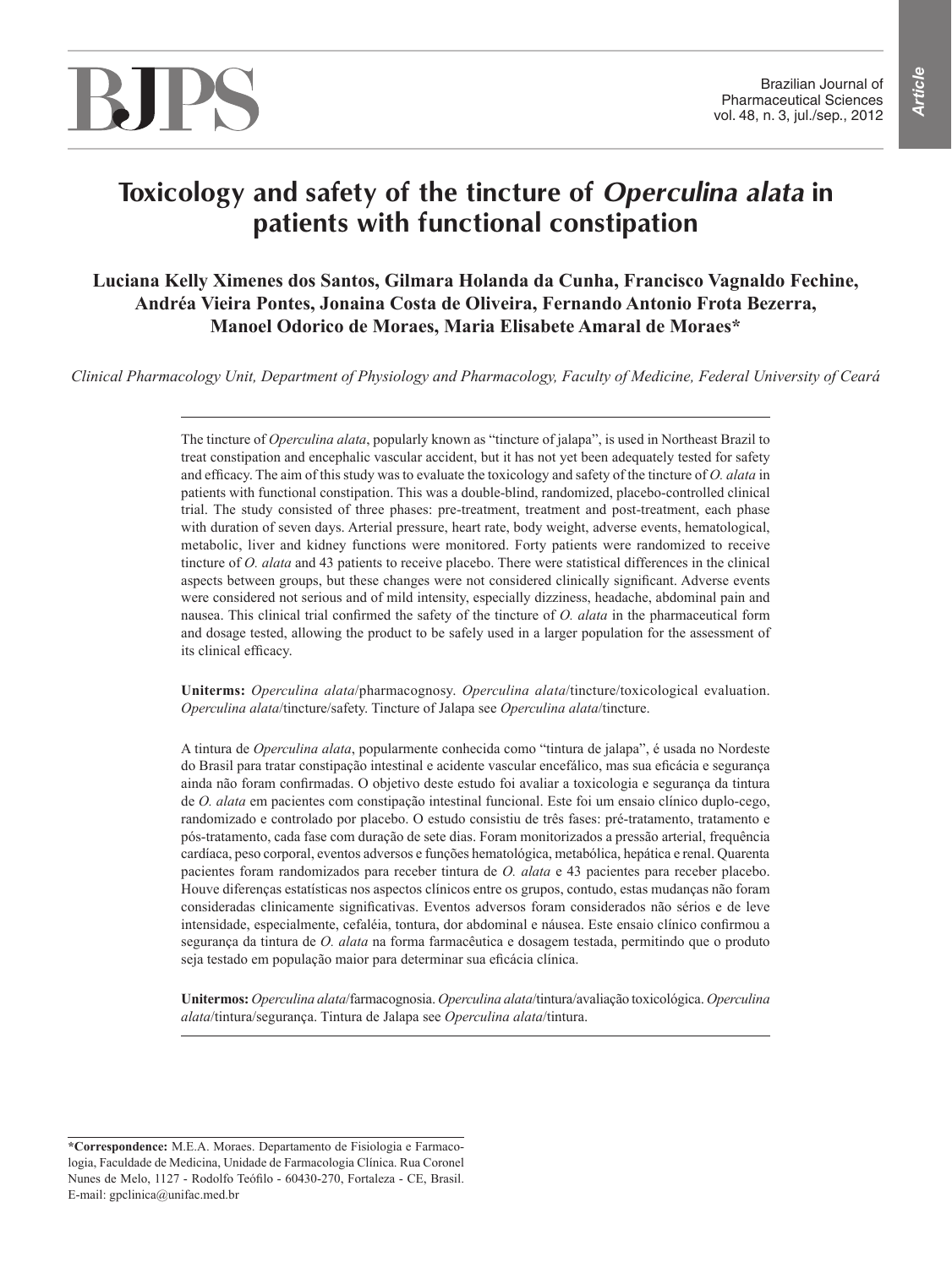## **INTRODUCTION**

The tincture of O. *alata* is an extract derived from *Operculina alata* Urban*,* a plant that belongs to the Convolvulaceae family. It is found in the tropical and subtropical regions between the Antilles and Brazil and temperate regions of the Mexican Andes, and is known as jalapa. The tincture has been used as a laxative in popular medicine (Matos, 2000; Gomes *et al*., 2009). One of the most interesting characteristics of this family is the presence of secretory cells that secrete glycosidic resins in foliar tissue and especially in roots (Gomes *et al*., 2009). In fact, plant substances are potential sources of clinically important drugs (Moraes *et al*., 2008).

A preclinical study has demonstrated laxative activity in the hydroalcoholic extract of the *O. alata* tuber in mice using the intestinal motility test (Michelin, Salgado, 2004). A chronic toxicity study determined that the hydroalcoholic extract is safe in adult Wistar rats when administered orally (13 weeks) (Gonçalves *et al*., 2007). The tincture of *O. alata* is characterized as a stimulant or irritant laxative.

Constipation is a very common disease, affecting 2 to 27% of the population (Garrigues *et al*., 2004; Lembo, Camilleri, 2003; Pare *et al*., 2001). The definition of functional constipation in adults, according to Rome III criteria, a system developed to classify functional gastrointestinal disorders, is as follows: less than three bowel movements per week, on average, during the last three months, and/ or with excessive need for straining, hard stool, low stool weight or sensation of incomplete evacuation in more than a quarter of the evacuations (Longstreth *et al.*, 2006).

Several classes of medicines are used for the treatment of constipation. However, it has been observed in the last decades a constant increase of the use of herbal medicines, which has been encouraging scientific studies for the discovery of new substances with therapeutic action and for the confirmation of the efficacy and safety of medicines derived from plants (Hansen *et al.*, 2010; Ma *et al*., 2010; Moraes *et al*., 2012). The safe use of herbal drugs requires knowledge of their chemical properties and possible adverse effects (Fejzic *et al*., 2010; Teschke *et al*., 2010). Plant materials are used throughout the world as home remedies or raw materials for the pharmaceutical industry and represent a substantial proportion of the global drug market (Bosnic *et al.,* 2007). With the continuous increase in the use of herbal medicines worldwide, the safety and quality of herbal medicines have become a major concern (Kamil *et al.,* 2010).

Therefore, the aim of the present study was to investigate the toxicology and safety of the tincture of *O. alata* in the treatment of patients with functional constipation. It has a low cost and has been widely used indiscriminately to treat constipation, but its safety in humans has not yet been proved through clinical trials.

## **MATERIAL AND METHODS**

#### **Patients**

This study was conducted in accordance with the Declaration of Helsinki, and the protocol was approved by the Ethics Committee of the Federal University of Ceará, in Fortaleza, Brazil, and registered under No.160/08 (33/08). All patients gave their written informed consent and were free to withdraw from the trial at any time.

The patients were recruited from the Clinical Pharmacology Unit and submitted to a clinical evaluation to confirm the diagnosis of functional constipation, according to the Rome III criteria (Longstreth *et al.,* 2006). The criteria for inclusion in the study were as follows: male or female, aged 18 years and older, having a body mass index (BMI) between 19 and 30, and confirmed diagnosis of functional constipation. Exclusion criteria included hypersensitivity to the study drug, addiction to drugs, constipation associated with drug treatment, use of experimental drugs in the previous 6 months, laboratory tests showing clinical abnormalities, untreated illnesses, pregnancy and lactation.

The patients maintained their routine activities and diet. They were instructed to report any adverse events, time of occurrence and use of concomitant medication. Female patients of child-bearing potential were included after confirmation of a negative pregnancy test (β-subunit of human chorionic gonadotropin; HCG), and were recommended to use highly effective methods of birth control contraceptives during the study such as oral contraceptive and condom, intra-uterine device (IUD) and condom or diaphragm with spermicide and condom.

#### **Study design**

The randomized, double-blind, placebo controlled study, consisted of three phases – pre-treatment, treatment and post-treatment – with each phase lasting 7 days. During pre-treatment, the patients signed an informed consent form and had their diagnosis of functional constipation confirmed. The treatment phase consisted of randomization and administration of a single daily dose of 15.0 mL of the tincture of *O. alata* or placebo, followed by drinking 200.0 mL of water. The post-treatment consisted of an evaluation of the patient following drug or placebo administration.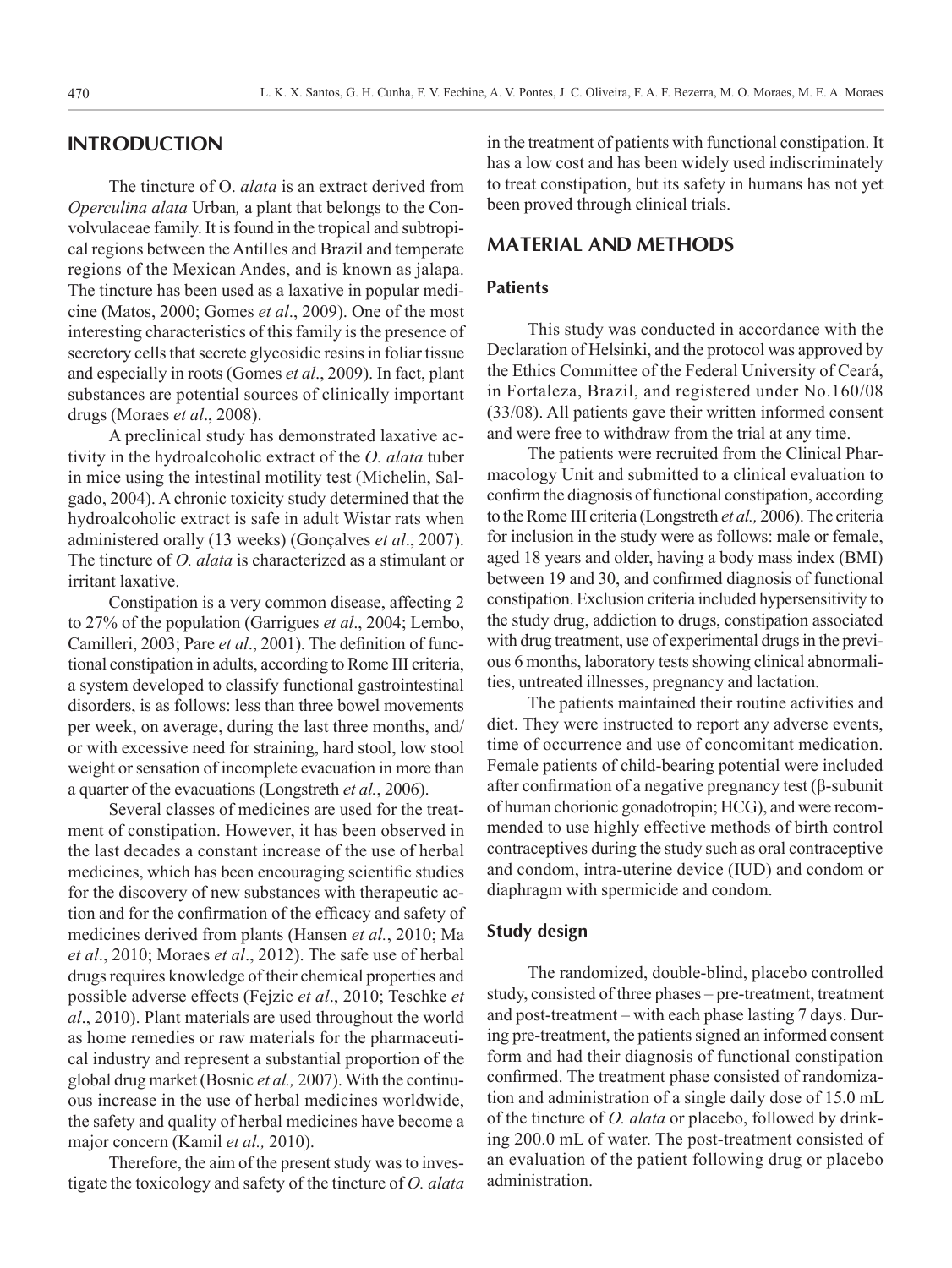The tincture of *O. alata* (Tincture of Jalapa Sobral®) was produced by the Sobral Pharmaceutical Laboratory, located in Piaui, Brazil. Voucher specimens (No. 58836) were deposited in the Herbarium of the Agricultural Research Company of Pernambuco. The tincture contains *O. alata* tuber as a powder in a 50% hydroalcoholic vehicle. The placebo was the hydroalcoholic vehicle. Each milliliter of the tincture consisted of 200 mg of *O. alata*  root powder, containing 1.5 to 1.9% resin glycosides, the pharmacologically active substances. The dose of 15.0 mL, used in this study, contained between 45.0 and 57.0 mg of resin.

The resin is obtained by hydroalcoholic extraction and has organic and inorganic constituents, which can be divided into two main parts: one  $CHCl<sub>3</sub>$ -soluble ("jalapin" or nonpolar fraction) and MeOH-soluble ("convolvulin" or polar fraction). The action of jalapa is due to the high resin content present in the tuber, which contains glycosides that, in the presence of bile, are hydrolyzed into a sugar and aglycone, releasing the corresponding free fatty acid. Free fatty acids irritate the intestinal mucosa, increase peristalsis, and facilitate evacuation (Pereda-Miranda et al., 2006; Teske, Trentini, 1997). Separation by reverse phase HPLC shows that the active constituents are a mixture of resin glycosides (Pereda-Miranda, Bah, 2003).

#### **Safety and tolerability**

Patients were asked to record any adverse events in a diary on a daily basis. Adverse events were mapped to reference terms and body systems and coded according to the Adverse Reaction Terminology Dictionary of the World Health Organization - WHO (WHO, 2010). In addition, the occurrence of any adverse event identified through questioning of the investigator was recorded. All adverse events were assessed and recorded in detail by the investigator and reported in accordance with regulatory definitions, in terms of severity, duration and outcome, etiology and relationship to the study drug.

Laboratory tests were performed in the pre-treatment and post-treatment phases, including hemoglobin, red blood cell count, hematocrit, platelets, leukocytes, lymphocytes, basophils, eosinophils, monocytes and neutrophils and serum levels of albumin, alkaline phosphatase, total, direct and indirect bilirubin, creatinine,  $\gamma$ -glutamyl transferase (GGT), glucose, electrolytes  $(K^+, Na^+)$ , glutamic oxaloacetic transaminase (aspartate aminotransferase – AST) and glutamic pyruvic transaminase (alanine aminotransferase – ALT) as well the β-subunit of HCG in female patients of child-bearing potential.

Analyses were performed by a local accredited labo-

ratory at each investigator site. When values for a given sample were outside the normal range, the analysis was repeated to confirm the findings. Abnormal values were recorded by the investigator on the case report form, and an assessment of its possible etiology was performed.

Systolic (SAP), diastolic (DAP) and mean arterial pressure (MAP), measured non-invasively with a sphygmomanometer, and heart rate (HR) were recorded in the pre-treatment, treatment for five days (T1, T2, T3, T4 and T5) and post-treatment, after 30 minutes of rest in a sitting position. Body weight (BW) was obtained in the pre-treatment and post-treatment phases.

#### **Statistical analysis**

The quantitative variables were initially analyzed by the Kolmogorov-Smirnov Test to verify the normality of distribution. For descriptive statistics, the mean and standard deviation for parametric data or median and interquartile range (nonparametric data) were calculated. Comparisons between groups (placebo *versus* jalapa) in each phase of the study (pre-treatment, treatment and posttreatment) were made using the t test for unpaired variables (parametric data) or Mann-Whitney test (nonparametric variables). Comparisons between the pre-treatment and post-treatment phases in the same group were made using the t test for parametric data or Wilcoxon test for nonparametric variables.

Comparisons between the three phases (pre-treatment, treatment and post-treatment) in the same group were carried out by analysis of variance (ANOVA) for repeated measurements and complemented by Tukey's multiple comparison test (parametric data) or by the Friedman test associated with Dunn's multiple comparison test (nonparametric variables). Qualitative variables were expressed as absolute and relative frequency, analyzed by Fisher's exact test. A 5% probability of a type I  $(\alpha)$  error (significance level) was established, and a 2-tailed P<0.05 was accepted as significant. The statistical software Graph-Pad Prism® version 5.00 was used for data processing and preparations of the graphs.

## **RESULTS**

Of the 155 patients initially evaluated, only 83 met the inclusion criteria, where all of them were female. Forty patients were randomized to receive tincture of *O. alata* and 43 to receive placebo. Two patients in the jalapa group and five in the placebo group were lost to follow-up and so were withdrawn from the trial due to deviation from the experimental protocol.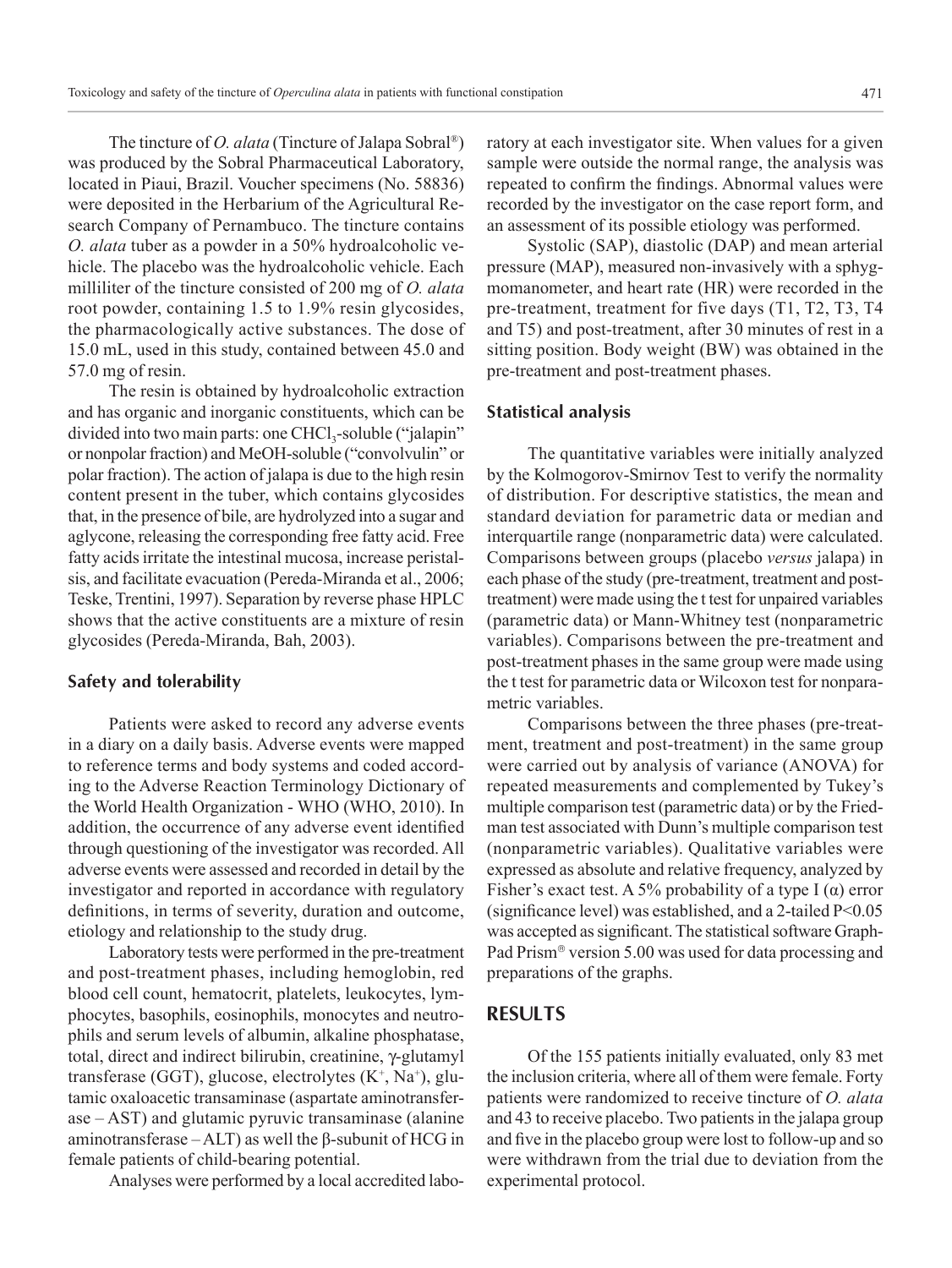Patient pre-treatment characteristics were similar for the groups (expressed as mean  $\pm$  standard deviation): placebo group: 37.45±9.61 years and BMI of 25.03±2.99; jalapa group:  $33.21 \pm 11.51$  years and BMI of  $24.21 \pm 3.01$ .

DAP, MAP and BW did not show statistically significant differences (P>0.05) in the placebo and jalapa groups during the study. BW was expressed as mean ± standard deviation: pre-treatment, placebo group: 60.80±8.30 kg; jalapa group: 60.30±8.92 kg and post-treatment, placebo group: 61.06±8.27 kg; jalapa group: 60.50±8.94 kg (Figure 1).

It was found that in T1, SAP observed in the jalapa group was significantly higher than in the placebo group (\*P=0.04). In the placebo group, SAP measured at  $T3$  was significantly lower ( $P<0.05$ ) than that measured in the pre-treatment and post-treatment. In the post-treatment, HR in the jalapa group was significantly higher than in the placebo group (\*P=0.03). In the placebo group, HR in the pre-treatment was significantly lower than at T1 and T3 ( $+P<0.01$ ) and T2 and T4 ( $+P<0.001$ ), and HR of the placebo group in the post-treatment was also found to be significantly lower compared to T2 and T4 (# P<0.05). Despite the differences, the systolic arterial pressure and the heart rate remained within normal parameters (Figure 1).

The hematological, metabolic and liver and kidney function parameters of the placebo and jalapa groups were evaluated through laboratory tests performed during the pre-treatment and post-treatment. Statistically significant differences were found, although the values were within the normal ranges, showing no clinical relevance (Tables I and II).

Adverse events were reported by 13 patients (34%) in the jalapa group and 12 patients (31%) in the placebo group (Table III). The most common adverse events were



**FIGURE 1 -** SAP, DAP, MAP and HR of the placebo and jalapa groups in the pre-treatment, treatment and post-treatment. A -\*P=0.04: In T1 SAP of jalapa group > placebo group. <sup>+</sup> P<0.05: In T3, PAS of placebo group < pre-treatment and post-treatment. B and C - No statistically significant differences (P>0.05) were found between the two groups and evaluated times. D - \*P=0.03: HR of the post-treatment in the jalapa group > placebo group. HR of the pre-treatment in the placebo group  $\leq$  T1, T3 ( $\pm$ P $\leq$ 0.01) and T2, T4 ( $^{++}P<0.001$ );  $^{*}P<0.05$ : HR of the post-treatment in the placebo group  $\leq$  T2 and T4.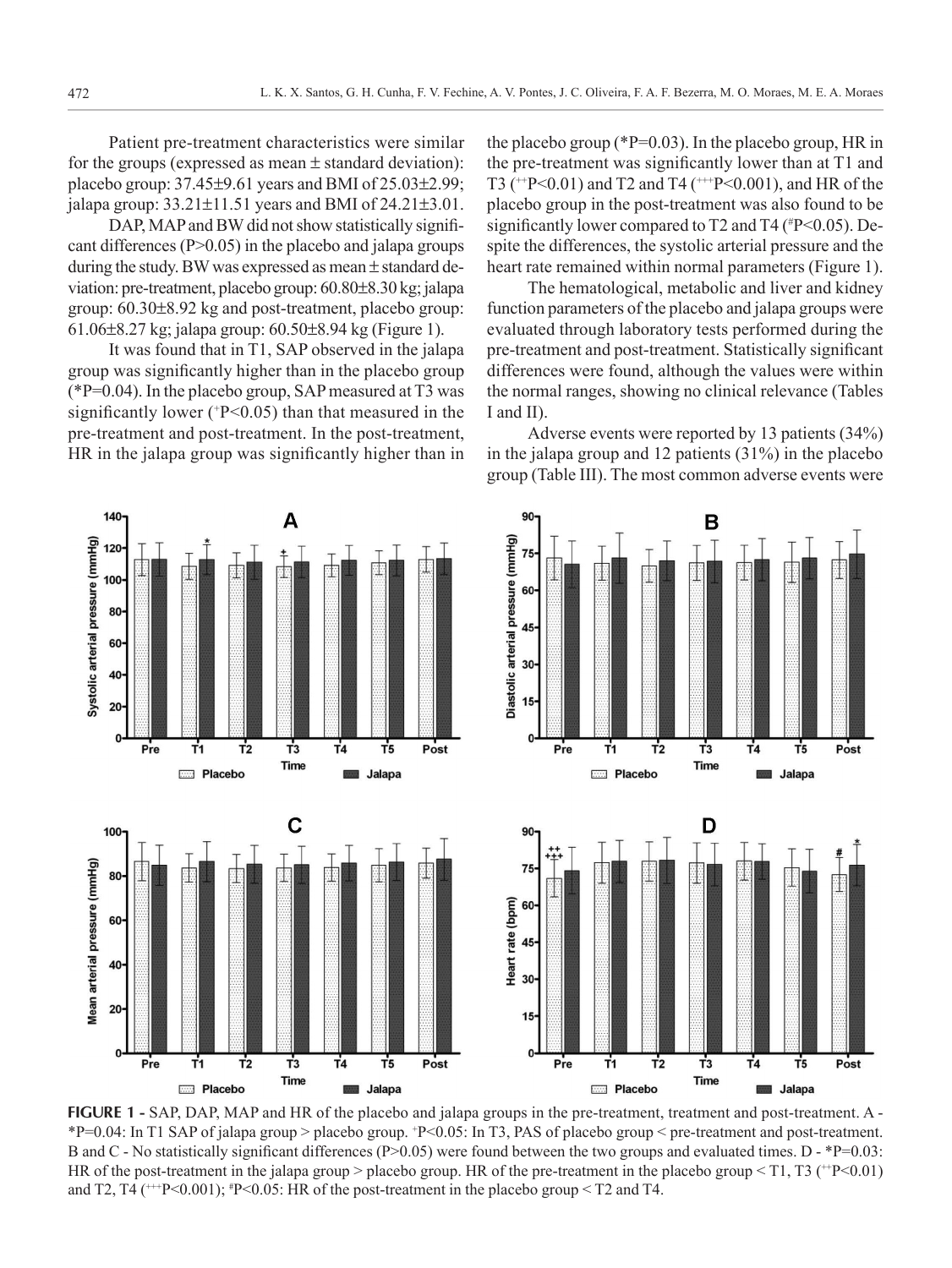| Parameter        | Pre-treatment     |                    |                        | Post-treatment                |                   |                      | Reference                          |
|------------------|-------------------|--------------------|------------------------|-------------------------------|-------------------|----------------------|------------------------------------|
|                  | Placebo           | Jalapa             | $P$ value <sup>1</sup> | Placebo                       | Jalapa            | P value <sup>1</sup> | values                             |
| Hemoglobin       | $12.90 \pm 0.71$  | 12.85±0.74         | 0.72                   | $12.74 \pm 0.68$              | $12.81 \pm 0.74$  | 0.53                 | $11.5 - 16.4$ g/dL                 |
| Red blood cells  | $4.42\pm0.35$     | $4.40\pm0.25$      | 0.70                   | $4.34\pm0.31$ <sup>+</sup>    | $4.38 \pm 0.31$   | 0.51                 | $3.9 - 5.810^{6}$ /mm <sup>3</sup> |
| Hematocrit       | 38.72±1.94        | $38.43 \pm 1.85$   | 0.51                   | $38.27 \pm 1.83$ <sup>+</sup> | $38.32 \pm 2.12$  | 0.90                 | $36.0\% - 47\%$                    |
| Platelets        | 274.03±58.75      | $255.71 \pm 47.00$ | 0.13                   | 266.68±57.97                  | $262.76\pm48.10$  | 0.74                 | $150 - 450$ $103/mm3$              |
| Leukocytes       | $6.83 \pm 1.46$   | $6.92 \pm 1.78$    | 0.81                   | $6.47 \pm 1.40$               | $6.78 \pm 1.78$   | 0.39                 | $3.6 - 11.103/mm3$                 |
| Lymphocytes      | $33.66 \pm 7.13$  | 32.87±7.78         | 0.64                   | $34.05 \pm 8.25$              | $33.45 \pm 7.86$  | 0.74                 | $20 - 50\%$ /mm <sup>3</sup>       |
| <b>Basophils</b> | $0.00(0.00-1.00)$ | $0.00(0.00-1.00)$  | 0.90                   | $0.50(0.00-1.00)$             | $1.00(0.00-1.00)$ | 0.83                 | $0-3\%$ /mm <sup>3</sup>           |
| Eosinophils      | $2.00(1.75-3.00)$ | $3.00(2.00-5.00)$  | 0.07                   | $3.00(2.00-4.00)^{+}$         | $3.00(2.00-4.00)$ | 0.78                 | $0-6\frac{9}{m}$ mm <sup>3</sup>   |
| Monocytes        | $8.62 \pm 1.89$   | $8.91 \pm 2.07$    | 0.54                   | $8.74 \pm 2.12$               | $8.77 \pm 2.78$   | 0.74                 | $2 - 10\% / \text{mm}^3$           |
| Neutrophils      | 55.18 ± 8.22      | 53.58±8.44         | 0.40                   | $54.00 \pm 7.93$              | 54.37±9.02        | 0.85                 | $45 - 70$ /mm <sup>3</sup>         |

**TABLE I** - Hematological test results of the placebo and jalapa groups in the pre-treatment and post-treatment, expressed as mean ± standard deviation or median and interquartile range

Intergroup significance.  $+P<0.05$  and  $+P=0.01$ : in relation to pre-treatment in the same group.

**TABLE II** – Metabolic and liver and kidney function laboratory test results of the placebo and jalapa groups in the pre-treatment and post-treatment, expressed as mean ± standard deviation

| Parameter            | Pre-treatment     |                   |                        | Post-treatment    |                              |                        | Reference         |
|----------------------|-------------------|-------------------|------------------------|-------------------|------------------------------|------------------------|-------------------|
|                      | Placebo           | Jalapa            | $P$ value <sup>1</sup> | Placebo           | Jalapa                       | $P$ value <sup>1</sup> | values            |
| Albumin              | $4.45 \pm 0.19$   | $4.44\pm0.25$     | 0.97                   | $4.42\pm0.20$     | $4.43\pm0.23$                | 0.82                   | $3.4 - 4.8$ g/dL  |
| Alkaline phosphatase | $66.57 \pm 18.12$ | $59.65 \pm 18.15$ | 0.10                   | $60.46 \pm 18.54$ | 58.05±16.82                  | 0.55                   | $35-104$ U/L      |
| Bilirubin total      | $0.61 \pm 0.21$   | $0.57 \pm 0.20$   | 0.45                   | $0.59 \pm 0.19$   | $0.49 \pm 0.19$ <sup>+</sup> | $0.02*$                | $\leq$ 1.1 mg/dL  |
| Bilirubin direct     | $0.14\pm0.06$     | $0.14\pm0.06$     | 0.83                   | $0.15 \pm 0.06$   | $0.12\pm0.06$ <sup>+</sup>   | 0.23                   | $\leq$ 0.3 mg/dL  |
| Bilirubin indirect   | $0.46 \pm 0.16$   | $0.43 \pm 0.15$   | 0.36                   | $0.44 \pm 0.15$   | $0.37\pm0.14$ <sup>+</sup>   | $0.03*$                | $\leq$ 0.7 mg/dL  |
| Creatinine           | $0.69 \pm 0.13$   | $0.66 \pm 0.11$   | 0.22                   | $0.70 \pm 0.13$   | $0.66 \pm 0.11$              | 0.13                   | $0.6 - 1.2$ mg/dL |
| GGT                  | $22.75 \pm 14.60$ | 15.88±7.16        | $0.01*$                | $22.51 \pm 15.90$ | $16.79 \pm 8.60$             | 0.05                   | $5 - 36$ U/L      |
| Glucose              | 86.87±7.85        | $84.97 \pm 7.38$  | 0.21                   | $88.37 \pm 8.43$  | $84.18 \pm 5.36$             | $0.02*$                | $70 - 99$ mg/dL   |
| $K^+$                | $4.22 \pm 0.34$   | $4.09\pm0.31$     | 0.09                   | $4.12 \pm 0.30$   | $4.14\pm0.28$                | 0.78                   | $3.5 - 5.5$ mEq/L |
| $Na+$                | 139.34±1.79       | 139.47±1.89       | 0.75                   | $139.53 \pm 2.31$ | $139.53 \pm 1.35$            | 1.00                   | $135 - 145$ mEq/L |
| AST                  | 19.89±4.48        | 17.89±2.94        | $0.02*$                | $19.13 \pm 4.71$  | $18.93\pm 6.51$              | 0.87                   | $\leq$ 32 U/L     |
| ALT                  | 18.52±6.66        | $15.26 \pm 5.13$  | $0.01*$                | $16.95 \pm 9.98$  | $16.18 \pm 12.53$            | 0.76                   | $\leq$ 31 U/L     |

1 Intergroup significance. \* P<0.05 and <sup>+</sup> P<0.05: in relation to pre-treatment in the same group.

**TABLE III -** Adverse events reported by the patients in the jalapa and placebo groups

| Event            | Placebo group | Jalapa group | Significance |
|------------------|---------------|--------------|--------------|
| <b>Dizziness</b> | 5(13.15%)     | $8(21.05\%)$ | $P = 0.543$  |
| Headache         | $4(10.52\%)$  | $4(10.52\%)$ | $P = 1.000$  |
| Abdominal pain   | 3(7.89%)      | $4(10.52\%)$ | $P = 1.000$  |
| Nausea           | $4(10.52\%)$  | $0(0.00\%)$  | $P = 0.115$  |
| Drowsiness       | $0(0.00\%)$   | $2(5.26\%)$  | $P = 1.000$  |
| Epigastric pain  | $2(5.26\%)$   | $0(0.00\%)$  | $P = 0.933$  |
| Heartburn        | $0(0.00\%)$   | $2(5.26\%)$  | $P = 0.493$  |
| Asthenia         | $0(0.00\%)$   | $2(5.26\%)$  | $P = 0.493$  |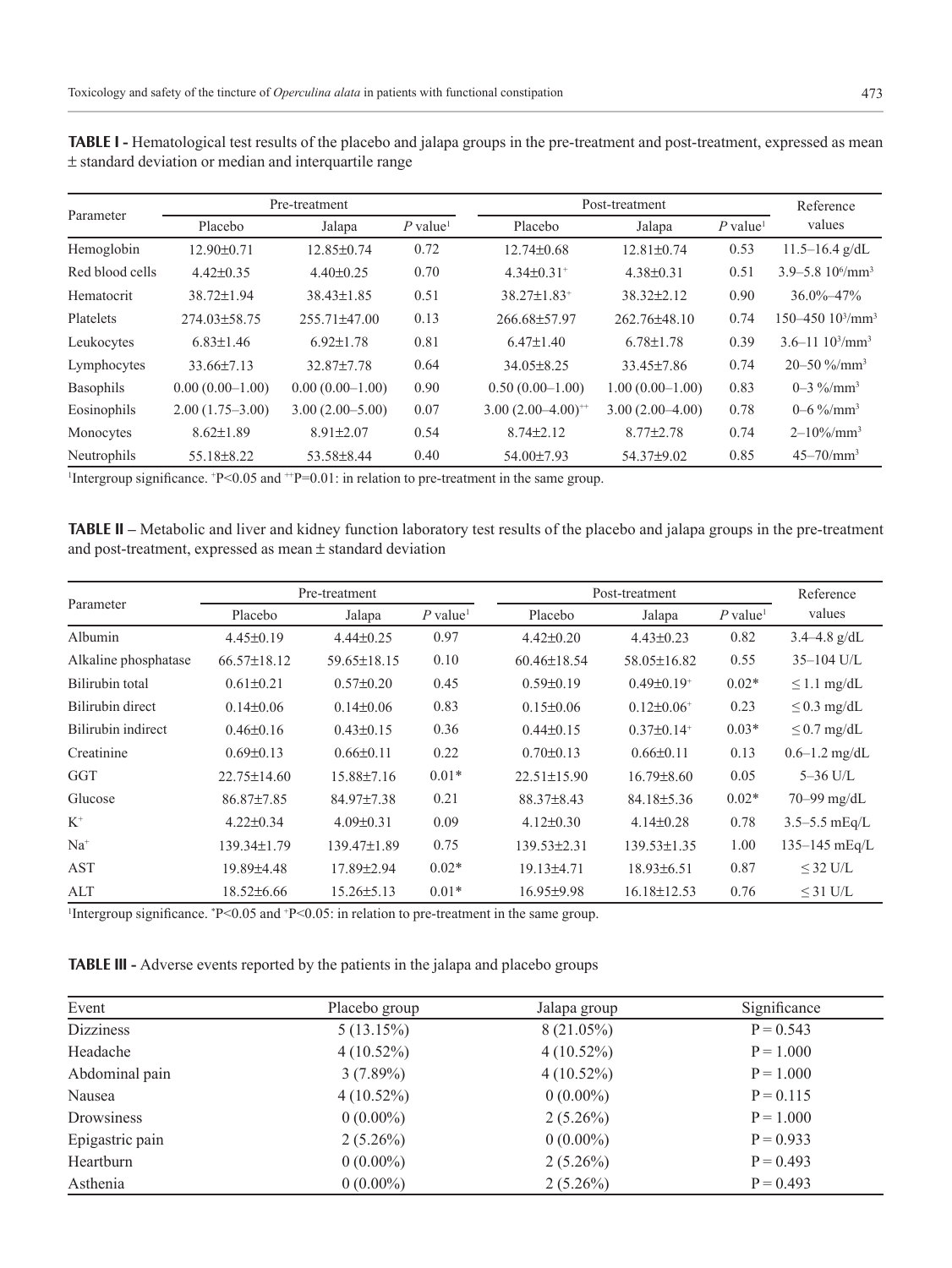dizziness, headache, abdominal pain and nausea. In the statistical analysis by Fisher's exact test, there were no significant differences between the proportion of patients who had adverse events in the jalapa and the placebo groups, demonstrating the safety of using the tincture of *O. alata* All adverse events were considered not serious of mild intensity and attributed to the presence of alcohol in the formulation. No patient was withdrawn from the study due to adverse events.

### **DISCUSSION**

The tincture of *O. alata* has been used indiscriminately in popular medicine through self-medication in the treatment of constipation and other diseases, such as bronchitis, asthma and cerebrovascular disease, with no confirmation of its safety and efficacy. This double-blind, randomized, placebo-controlled clinical trial is the first study to evaluate the toxicology and safety of tincture of *O. alata* in patients with functional constipation. The tincture of *O. alata* is classified as an irritant laxative or stimulant of the gastrointestinal tract. This study was conducted in patients with constipation because even a laxative dose could cause diarrhea in healthy subjects. The period of treatment was seven days, because an irritant laxative should not be recommended for chronic or prolonged use (Pasricha, 2005).

The most commonly used drugs belonging to this class of irritant or stimulant laxatives are anthraquinones, mainly represented by senna and diphenylmethane derivatives, such as bisacodyl. Stimulant laxatives increase intestinal motility and secretions by stimulating the colonic myenteric plexus and altering fluid and electrolyte flow (Tack, Müller-Lissner, 2009).

Demographic data showed that all patients of the study were female with ages ranging from 21 to 47 years in both groups. The occurrence of only female patients is due to the high prevalence of women with constipation. This is justified by studies that report that constipation is more common in women (Pasricha, 2005; Klaschik *et al*., 2003). The prevalence may be three times higher in females than in males, mainly associated with cultural factors (Higgins, Johanson, 2004).

Tolerance to stimulant laxatives may occur mostly in patients with severe slow time colonic transit, in which other types of laxatives are ineffective, but tolerance is uncommon in the majority of users (Müller-Lissner *et al.*, 2005). The intermittent use of stimulant laxatives seems to be well accepted by investigators, sponsors, ethical committees and regulatory authorities because they have been used as rescue therapy in many clinical trials

with constipation and in irritable bowel syndrome (Tack, Müller-Lissner, 2009). Also, alternative medicines are increasingly popular due to the fact that the compounds are natural, well tolerated and lack side effects (Kalus *et al.,* 2010).

The clinical examinations, physical evaluation and laboratory tests performed before and after the research did not show toxicity signs in the various organs and systems assessed. Systolic arterial pressure, heart rate, red blood cells, hematocrit, eosinophils, glucose, total bilirubin, direct and indirect bilirubin showed statistically significant changes. Nevertheless, the results remained within normal limits and were not clinically significant.

The adverse events reported for the jalapa group and placebo group were all classified as non-serious and mild. The most common adverse events were dizziness, headache, abdominal pain and nausea, not considered clinically significant and actually related to the alcohol concentration in the formulation of the phytotherapic medicine. Alcohol is a depressant of the central nervous system and can cause the observed effects depending on the dose ingested (Pasricha, 2005). These events did not result in any withdrawn from the trial. Abdominal pain, nausea and other disorders of the gastrointestinal tract can also be related to the resin present in the tincture of *O. alata*. The action of jalapa is due to the high resin content present in the tuber, a stimulant of the intestinal mucosa, increasing peristalsis and facilitating evacuation (Tesk, Trentini, 1997). This action may have caused the abdominal pain and the other gastric disorders reported by the subjects of the study.

The observed adverse events have also been reported for other stimulant laxatives. In the assessment of the safety of bisacodyl and Smooth Move®, which contains senna (*Cassia angustifolia Vahl*), it was observed that most adverse events were gastrointestinal tract disorders (Kienzle-Horn *et al.*, 2006; Bub *et al.,* 2006).

In a preclinical study of acute and chronic toxicology in Wistar rats, there were no toxic effects at the doses of hydroalcoholic extract of *O. alata* tested, which were 25 times higher than the therapeutic dose recommended for the laxative effect. It did not modify the biochemical and hematological profiles of the animals after treatment, showing it to be a safe phytotherapeutic product (Gonçalves *et al.,* 2007).

Tincture of *O. alata* has proved effective in acute treatment of functional constipation in humans through a randomized, double-blind, and placebo-controlled clinical trial. This phytotherapeutic medication showed a significant beneficial effect, representing an alternative for the acute treatment of functional constipation (Cunha *et al*., 2011).

There were difficulties in comparing the results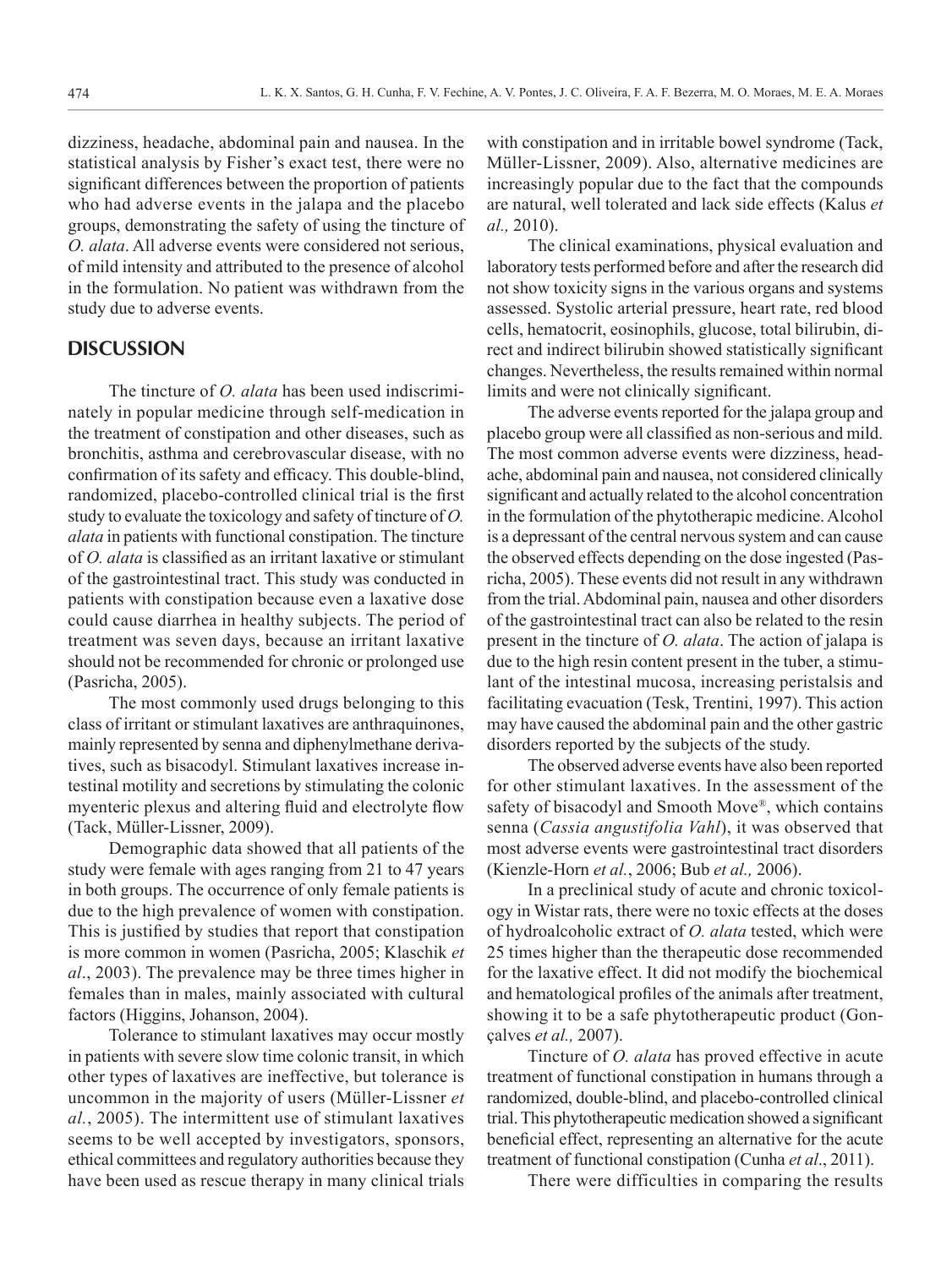obtained with other studies due to the existence of only preclinical toxicology studies of the tincture of *O. alata*. It was not possible to determine the tolerance and dependence of this phytotherapeutic medicine when used for extended periods, since it was only tested for acute treatment. Furthermore, we suggest a reassessment of the current formulation of the phytotherapeutic medicine to reduce the alcohol concentration and prevent potential adverse events related to alcohol.

## **CONCLUSIONS**

This clinical trial confirmed the safety of the tincture of *O. alata* in the pharmaceutical form and dosage tested, allowing the product to be safely used in a larger population. In addition, phytotherapeutic medicines can be of great economic, medicinal, and social importance, when produced with rigorous quality control and used properly by patients.

# **REFERENCES**

- BOSNIĆ, T.; SOFTIC, D.Z.; JERG-SIMANOVIC, D.; PILIPOVIC, S. The microbiological quality of herbal teas and herbal medicinal products. *Planta Med.*, v.9, p.73, 2007.
- BUB, S.; BRINCKMANN, J.; CICCONETTI, G.; VALENTINE, B. Efficacy of an herbal dietary supplement (Smooth Move) in the management of constipation in nursing home residents: A randomized, double-blind, placebo-controlled study. *J. Am. Med. Dir. Assoc.*, v.7, n.9, p.556-561, 2006.
- CUNHA, G.H.; FECHINE, F.V.; SANTOS, L.K.X.; PONTES, A.V.; OLIVEIRA, J.C.; MORAES, M.O.; BEZERRA, F.A.F.; MORAES, M.E.A. Efficacy of the tincture of jalapa in the treatment of functional constipation: a double blind, randomized, placebo-controlled study. *Contemp Clin Trials*, v.32, n.2, p.153-159, 2011.
- FEJZIC, J.; EMMERTON, L.; TETT, S.E. Towards concordance in healthcare: perspectives of general practitioners, complementary and alternative medicine practitioners and pharmacists in Australia. *J. Clin. Pharm. Ther.*, v.35, n.3, p.309-321, 2010.
- GARRIGUES, V.; GÁLVEZ, C.; ORTIZ, V.; PONCE, M.; NOS, P.; PONCE, J. Prevalence of constipation: agreement among several criteria and evaluation of the diagnostic accuracy of qualifying symptoms and self-reported definition in a population-based survey in Spain. *Am. J. Epidemiol.*, v.159, n.5, p.520-526, 2004.
- GOMES, A.M.M.; SILVA, P.L.; SOARES, S.A.; SILVA, C.E.M.; GALLÃO, M.I.; GERMANI, R.; RICARDO, N.M.P.S. Isolation and physico-chemical and rheological characterization of the Brazilian jalap starch (*Operculina tuberosa Meisn*.). *Carbohydr. Polymer*, v.77, n.4, p.885- 890, 2009.
- GONÇALVES, E.S.; SILVA, E.J.R.; AGUIAR, F.J.S.; DIMECH, G.S.; ROLIM-NETO, P.J.; FRAGA, M.C.C.A.; LAFAYETTE, S.S.L.; WANDERLEY, A.G. Chronic toxicological evaluation of the hydroalcoholic extract of *Operculina alata* (Ham.) Urban on biochemical and hematological parameters in female Wistar rats. *Latin America J. Pharm.*, v.26, n.3, p.369-374, 2007.
- HANSEN, D.; HARAGUCHI, M.; ALONSO, A. Pharmaceutical properties of "sucupira" (*Pterodon* spp.). *Braz. J. Pharm. Sci*., v.46, n.4, p.607-616, 2010.
- HIGGINS, P.D.; JOHANSON, J.F. Epidemiology of constipation in North America: a systematic review. *Am. J. Gastroenterol.*, v.99, n.4, p.750-759, 2004.
- KALUS, U.; KIESEWETTER, H.; RADTKE, H. Effect of CYSTUS052 and green tea on subjective symptoms in patients with infection of the upper respiratory tract. *Phytother. Res.*, v.24, n.1, p.96-100, 2010.
- KAMIL, M.; NAJI, M. Counterfeit herbal products a global risk. *Planta Med.*, v.5, p.76 (P115), 2010.
- KIENZLE-HORN, S.; VIX, J.M.; SCHUIJT, C.; PEIL, H.; JORDAN, C.C.; KAMM, M.A. Efficacy and safety of bisacodyl in the acute treatment of constipation: a double-blind, randomized, placebo-controlled study. *Alim Pharmacol. Therap.*, v.23, n.10, p.1479-1488, 2006.
- KLASCHIK, E.; NAUCK, F.; OSTGATHE, C. Constipation: modern laxative therapy. *Support Care Cancer*, v.11, n.11, p.679-685, 2003.
- LEMBO, A.; CAMILLERI, M. Chronic constipation. *NEJM*, v.349, n.14, p.1360-1368, 2003.
- LONGSTRETH, G.F.; THOMPSON, W.G.; CHEY, W.D.; HOUGHTON, L.A.; MEARIN, F.; SPILLER, R.C. Functional bowel disorders. *Gastroenterol.*, v.130, n.5, p.1480-1491, 2006.